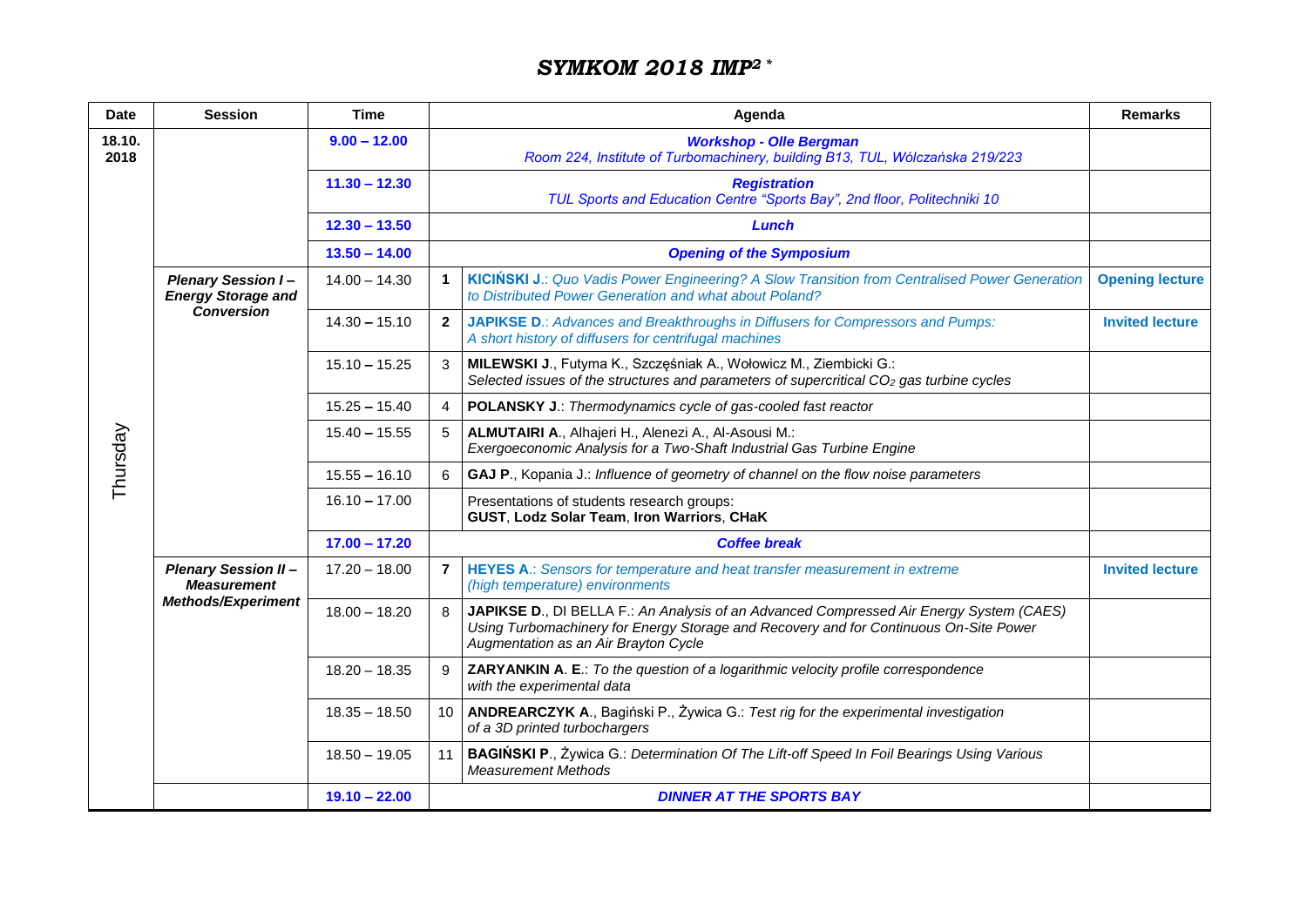## *SYMKOM 2018 IMP<sup>2</sup> \**

| 19.10.         | <b>Plenary Session III -</b>                                      | $8.30 - 9.10$   |                 | <b>12 GRAVDAHL J. T.: Active control of surge in compressors</b>                                                                                                                                                                                              | <b>Invited lecture</b> |
|----------------|-------------------------------------------------------------------|-----------------|-----------------|---------------------------------------------------------------------------------------------------------------------------------------------------------------------------------------------------------------------------------------------------------------|------------------------|
| 2018<br>Friday | <b>Compressors</b>                                                | $9.10 - 9.25$   | 13 <sup>1</sup> | LIŚKIEWICZ G., Jaeschke A., Kulak M.: Phase portraits of numerical and experimental signals<br>from surge in centrifugal compressor                                                                                                                           |                        |
|                |                                                                   | $9.25 - 9.40$   |                 | 14   Ugryumova K. M., Meniailov I. S., TROFYMOVA I. O., Ugryumov M.L.,<br>Myenyaylov A. V.: Law of Control Definition Method for Variable Guide Vanes of Multistage Axial<br>Flow Compressor Under the Uncertainty of Input Data                              |                        |
|                |                                                                   | $9.40 - 9.55$   |                 | 15   Kryłłowicz W., Kozanecki Z. Jr, GRAPOW F., Kantyka K.:<br>Modernization of centrifugal chlorine compressor                                                                                                                                               |                        |
|                |                                                                   | $9.55 - 10.10$  |                 | 16   ARSIRI V., Kravchenko O.: Reconstruction of turbomachines on the basis of physical modeling,<br>visualization of the flow structure and improvement of flow parts                                                                                        |                        |
|                |                                                                   | $10.10 - 10.25$ |                 | 17   LOGAN A., Garcia D., Liśkiewicz G.: Detection of Inlet Recirculation as an Early Indicator<br>of Proximity to Instability in Centrifugal Compressors                                                                                                     |                        |
|                |                                                                   | $10.25 - 10.45$ |                 | <b>Coffee break</b>                                                                                                                                                                                                                                           |                        |
|                | <b>Plenary Session IV-</b><br><b>Wind Energy/</b><br>Aerodynamics | $10.45 - 11.25$ | 18              | <b>MASSOUH F.: Investigation of wind turbine wake and vortex development</b>                                                                                                                                                                                  | <b>Invited lecture</b> |
|                |                                                                   | $11.25 - 11.40$ |                 | 19   LEHSER-PFEFFERMANN D., Häfele T., Rückert F.U., Griebsch J., Müller T., Joos F.: Location-<br>Optimized Rotor Design of Small Wind Turbines and Implementation Using Additive Hybrid Material                                                            |                        |
|                |                                                                   | $11.40 - 11.55$ |                 | 20   TATA M., Dobrev I., Massouh F., Smaili A.:<br>Analysis of near wake generated downstream of a scaled horizontal axis wind turbine                                                                                                                        |                        |
|                |                                                                   | $11.55 - 12.10$ |                 | 21   LIPIAN M., Wiklak P., Dobrev I., Karczewski M.: Wind turbine operation in non-uniform inflow                                                                                                                                                             |                        |
|                |                                                                   | $12.10 - 12.25$ |                 | 22   Kądrowski D., STEPIEŃ M., Kulak M., Lipian M., Grapow F., Karczewski M., Raszewska D., Skalski<br>R., Czarnecki J., Baszczyński P., Rogowski P.: Integration of computer aided methods<br>with experiment - fast track in small wind turbine development |                        |
|                |                                                                   | $12.25 - 12.40$ |                 | 23 MIERZEJEWSKA P., Cieśliński A., Jodko D.:<br>Influence of the diffuser on the drag coefficient of a solar car                                                                                                                                              |                        |
|                |                                                                   | $12.40 - 14.00$ |                 | Lunch                                                                                                                                                                                                                                                         |                        |
|                |                                                                   | $14.00 - 15.40$ |                 | <b>Industrial Panel</b>                                                                                                                                                                                                                                       |                        |
|                |                                                                   | $15.40 - 16.30$ |                 | <b>Coffee break</b>                                                                                                                                                                                                                                           |                        |
|                |                                                                   | $16.30 - 19.00$ |                 | <b>Visit to EC1</b><br>(meeting point - parking in front of the Sports Bay at 16.15)                                                                                                                                                                          |                        |
|                |                                                                   | $19.30 - 22.00$ |                 | DINNER AT THE KLUB SPADKOBIERCÓW RESTAURANT                                                                                                                                                                                                                   |                        |